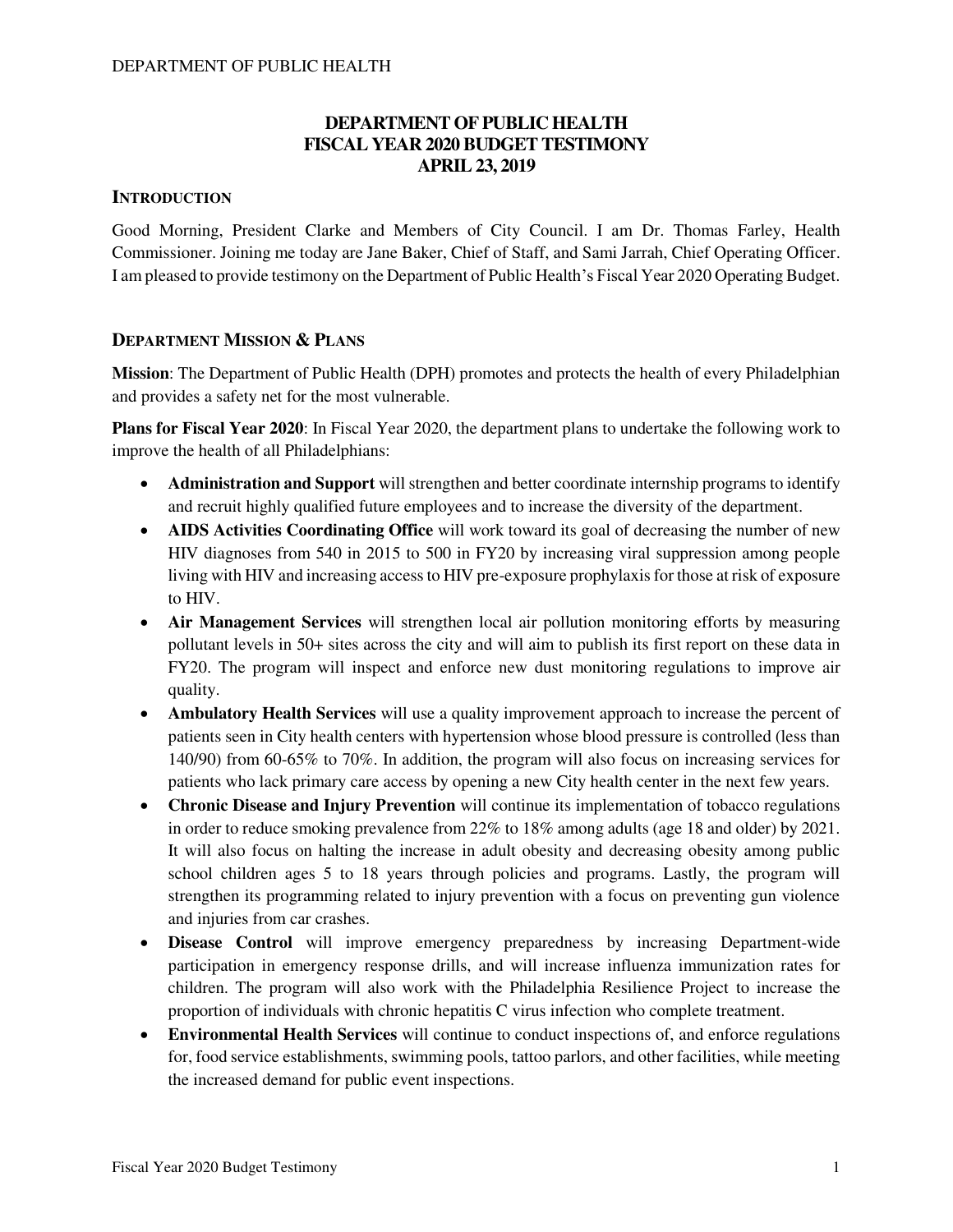- **Health Analysis, Information and Strategy** will work to achieve re-accreditation by the national Public Health Accreditation Board. This program will continue to reduce opioid prescribing, expand Medication-Assisted Therapy, and promote the use of naloxone to reduce the number of people who are addicted to opioids and the number who die of drug overdose. The program will issue reports on several topics, including the annual Health of the City Report.
- **Health Systems** operates the Philadelphia Nursing Home and Riverview, both of which provide services for vulnerable Philadelphians. This program will implement facility improvements to improve resident experiences.
- **Lead and Healthy Homes** will expand efforts to prevent childhood lead poisoning through improved enforcement, education, and outreach, along with remediation of properties that have lead contamination. By 2021, this program will reduce the number of childhood asthma hospital emergency department visits per year from 6,000 to 4,000 through expanded home-based interventions to reduce asthma triggers.
- **Maternal, Child and Family Health** will continue to provide important services to support women, children and families in Philadelphia. By the end of FY21, this program will establish a centralized intake system for infant and toddler home-visiting programs.
- **Medical Examiner's Office** will continue to provide death investigation services and will provide actionable data on the impact of the opioid epidemic on Philadelphians. The program will expand its toxicology capacity by onboarding an expert toxicologist as part of the Philadelphia Resilience Project, the citywide emergency response focused on Kensington and surrounding neighborhoods at the epicenter of the opioid epidemic.
- **Public Health Laboratory** will continue to provide core, state-of-the-art laboratory functions to test for disease outbreaks, illnesses, and other threats to public health. The program will complete its move to a new site from its current location at 500 South Broad Street.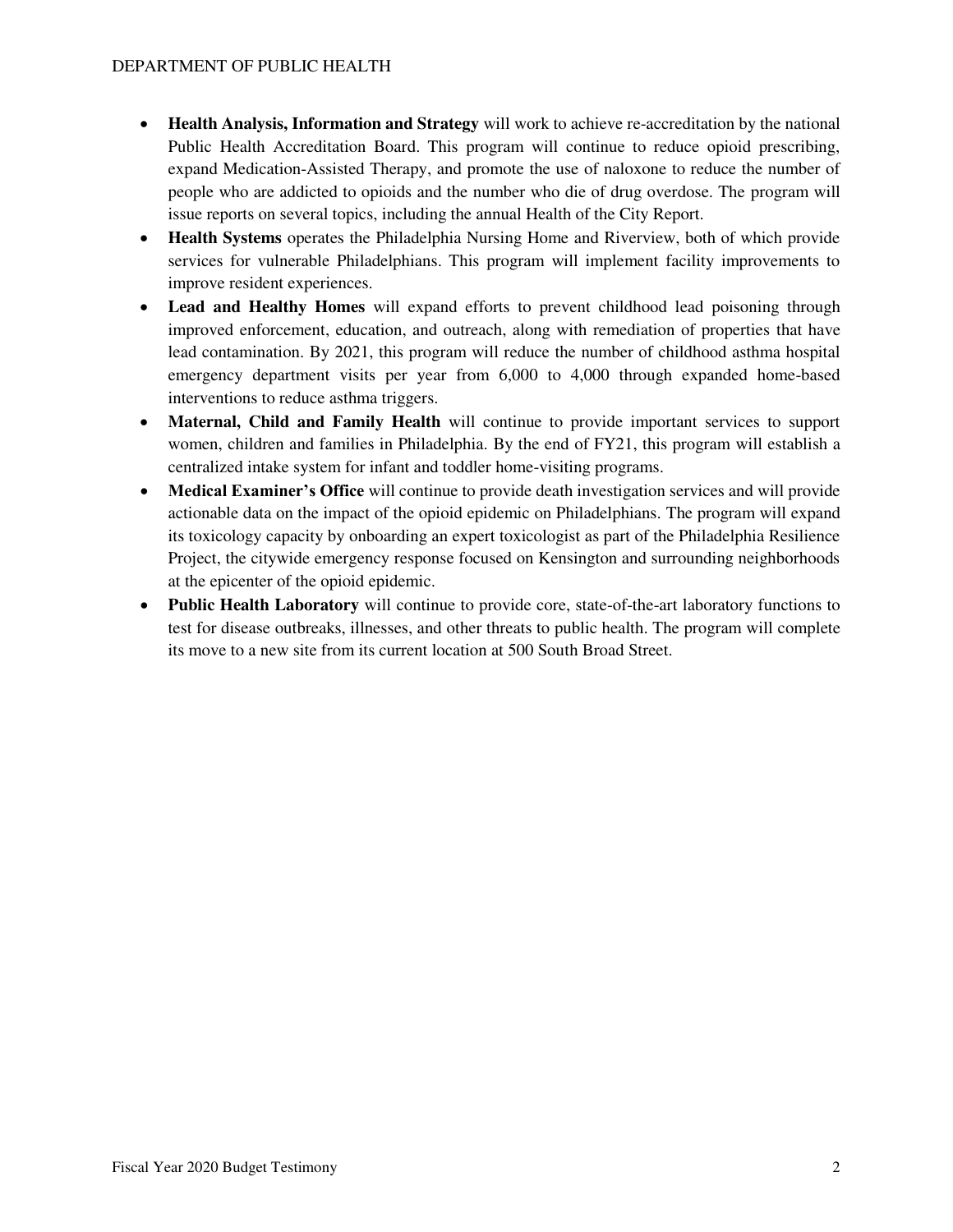| <b>Staff Demographics Summary (as of November 2018): All Funds</b> |                    |           |           |           |  |  |  |  |
|--------------------------------------------------------------------|--------------------|-----------|-----------|-----------|--|--|--|--|
|                                                                    | Total <sup>1</sup> | Minority  | White     | Female    |  |  |  |  |
| Number of Full-Time Staff                                          | 901                | 695       | 206       | 640       |  |  |  |  |
| Number of Exempt Staff                                             | 20                 | 13        | 7         | 14        |  |  |  |  |
| Number of Executive Staff                                          | 5                  | 2         | 3         | 2         |  |  |  |  |
| (deputy level and above)                                           |                    |           |           |           |  |  |  |  |
| Average Salary, Full-Time Staff                                    | \$60,888           | \$57,976  | \$70,711  | \$60,396  |  |  |  |  |
| Average Salary, Exempt Staff                                       | \$67,705           | \$63,158  | \$76,149  | \$62,602  |  |  |  |  |
| Average Salary, Executive Staff                                    | \$155,244          | \$137,625 | \$166,899 | \$170,524 |  |  |  |  |
| Median Salary, Full-Time Staff                                     | \$47,783           | \$46,004  | \$57,962  | \$46,504  |  |  |  |  |
| Median Salary, Exempt Staff                                        | \$48,980           | \$40,000  | \$57,960  | \$48,980  |  |  |  |  |
| Median Salary, Executive Staff                                     | \$141,625          | \$137,625 | \$169,950 | \$170,524 |  |  |  |  |

## **BUDGET SUMMARY & OTHER BUDGET DRIVERS**

| <b>Employment Levels (as of November 2018): All Funds</b> |                            |                                                  |  |  |  |  |
|-----------------------------------------------------------|----------------------------|--------------------------------------------------|--|--|--|--|
|                                                           | Budgeted in<br><b>FY19</b> | Filled as of the<br>Increment Run<br>$(11/18)^1$ |  |  |  |  |
| Number of Full-Time Positions                             | 1,050                      | 901                                              |  |  |  |  |
| Number of Part-Time Positions                             | N/A <sup>2</sup>           | 64                                               |  |  |  |  |
| Number of Exempt Positions                                | 20                         | 20                                               |  |  |  |  |
| Number of Executive Positions (deputy<br>level and above) |                            | 5                                                |  |  |  |  |
| Average Salary of All Full-Time Positions                 | \$62,526                   | \$60,888                                         |  |  |  |  |
| Median Salary of All Full-Time Positions                  | \$55,336                   | \$47,783                                         |  |  |  |  |

<sup>1</sup> The Department employs a small number of employees who are paid fully or partially by the Department of Public Health but use position titles in other City *departments. As such, the total number of positions differs slightly from the budgeted numbers in the full budget.* 

<sup>2</sup> For the annual budget, part-time positions are budgeted for funding amount but not number of positions.

| <b>General Fund Financial Summary by Class</b>    |                |                    |                |                    |                |                  |
|---------------------------------------------------|----------------|--------------------|----------------|--------------------|----------------|------------------|
|                                                   | FY18 Original  | FY18 Actual        | FY19 Original  | FY19 Estimated     | FY20 Proposed  | Difference:      |
|                                                   | Appropriations | <b>Obligations</b> | Appropriations | <b>Obligations</b> | Appropriations | <b>FY20-FY19</b> |
| Class 100 - Employee Compensation                 | \$54,454,436   | \$54,999,157       | \$54,853,461   | \$56,262,472       | \$58,328,165   | \$2,065,693      |
| Class 200 - Purchase of Services                  | \$73,897,713   | \$72,749,714       | \$92,882,896   | \$74,882,896       | \$89,824,827   | \$14,941,931     |
| Class $300/400$ - Materials, Supplies & Equipment | \$7,509,918    | \$6,951,555        | \$8,397,518    | \$8,397,518        | \$6,769,148    | (\$1,628,370)    |
| Class 500 - Contributions                         | \$0            | \$37,422           | \$0            | \$0                | \$0            | \$0              |
| Class 800 - Payment to Other Funds                | \$500,000      | \$500,000          | \$500,000      | \$500,000          | \$4,500,000    | \$4,000,000      |
|                                                   | \$136,362,067  | \$135,237,848      | \$156,633,875  | \$140,042,886      | \$159,422,140  | \$19,379,254     |

| <b>Contracts Summary (Professional Services only)</b> |             |             |             |             |             |                       |  |  |  |
|-------------------------------------------------------|-------------|-------------|-------------|-------------|-------------|-----------------------|--|--|--|
|                                                       | <b>FY14</b> | <b>FY15</b> | <b>FY16</b> | <b>FY17</b> | <b>FY18</b> | FY19 YTD<br>(Q1 & Q2) |  |  |  |
| Total amount of contracts                             | \$6,098,748 | \$7,009,296 | \$5,452,741 | \$5,460,537 | \$5,759,002 | \$2,394,627           |  |  |  |
| Total amount to M/W/DSBE                              | \$2,392,181 | \$2,259,576 | \$2,405,001 | \$3,948,193 | \$1,389,266 | \$860,464             |  |  |  |
| <b>Participation Rate</b>                             | 39%         | 32%         | 44%         | 72%         | 24%         | 36%                   |  |  |  |

| <b>Total M/W/DSBE Contract Participation Goal (Public Works;</b><br>Services, Supplies & Equipment; and Professional Services combined) |             |             |             |  |  |
|-----------------------------------------------------------------------------------------------------------------------------------------|-------------|-------------|-------------|--|--|
|                                                                                                                                         | <b>FY18</b> | <b>FY19</b> | <b>FY20</b> |  |  |
| M/W/DSBE Contract Participation Goal                                                                                                    | 30%         | 40%         | 32%         |  |  |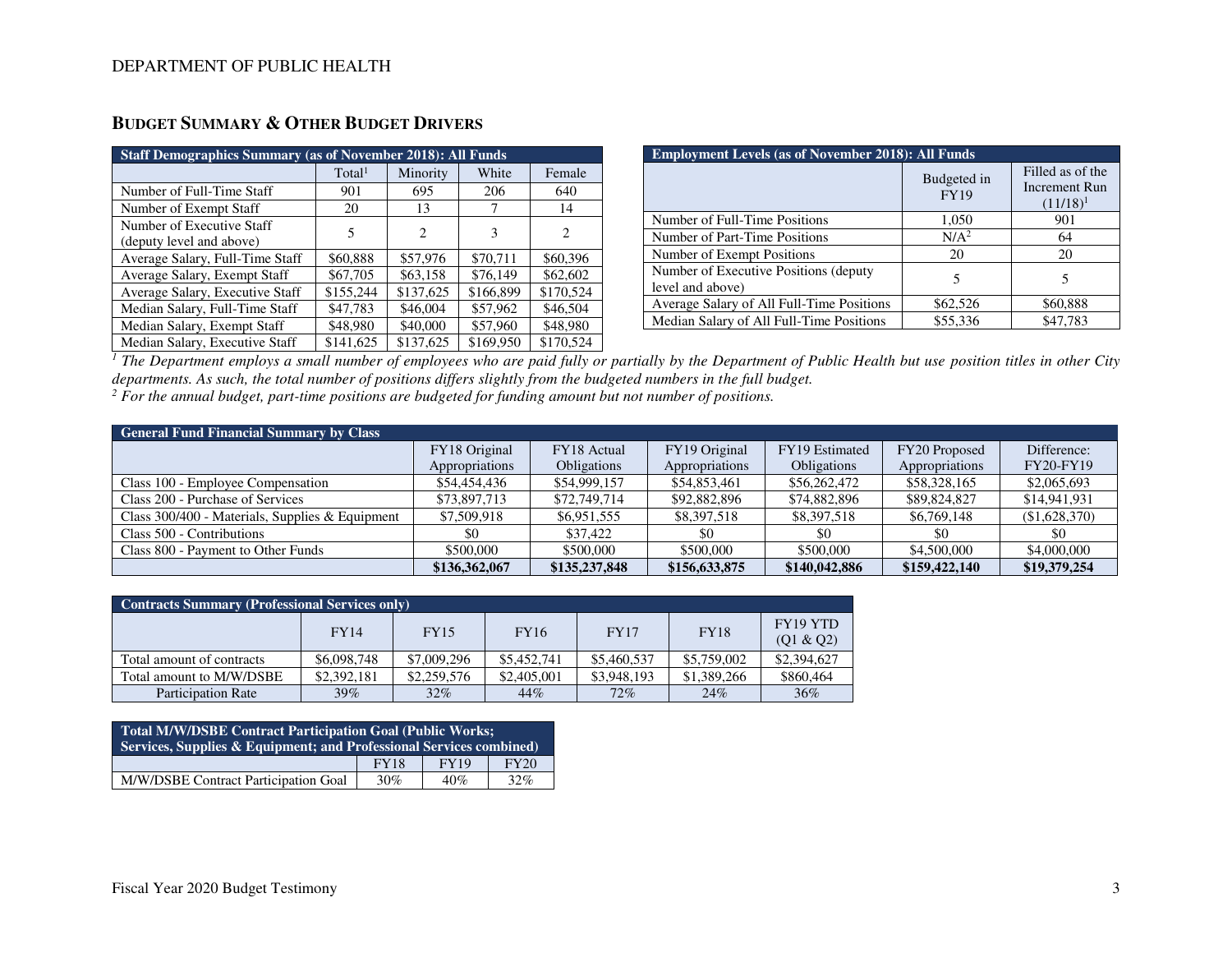#### **PROPOSED BUDGET OVERVIEW**

#### **Proposed Funding Request**:

The proposed Fiscal Year 2020 General Fund budget totals \$159,422,140, an increase of \$19,379,254 over Fiscal Year 2019 estimated obligation levels. This increase is primarily due to increased expenditures associated with corresponding Medicaid revenue.

The proposed budget includes:

- \$58,328,165 in Class 100, a \$2,065,693 increase over FY19. This funding will enable the Department to maintain its existing staff, fund union negotiated salary increases, and hire additional air pollution and asbestos inspectors and a new toxicologist in the Medical Examiner's Office to respond to Philadelphia's opioid overdose epidemic. Almost all new positions are offset through new revenue.
- \$89,824,827 in Class 200, a \$14,941,931 increase over FY19. This funding will enable the Department to participate in a Medicaid intergovernmental transfer program with the Commonwealth of Pennsylvania that will generate corresponding revenue that offsets increased expenditures.
- \$6,769,148 in Class 300/400, a \$1,628,370 decrease from FY19. This funding will enable purchasing of naloxone, the opioid overdose reversal drug.
- \$4,500,000 in Class 800, a \$4,000,000 increase over FY19. This funding will support capital expenditures at the Philadelphia Nursing Home and a new City health center to meet primary care needs in underserved areas of Philadelphia.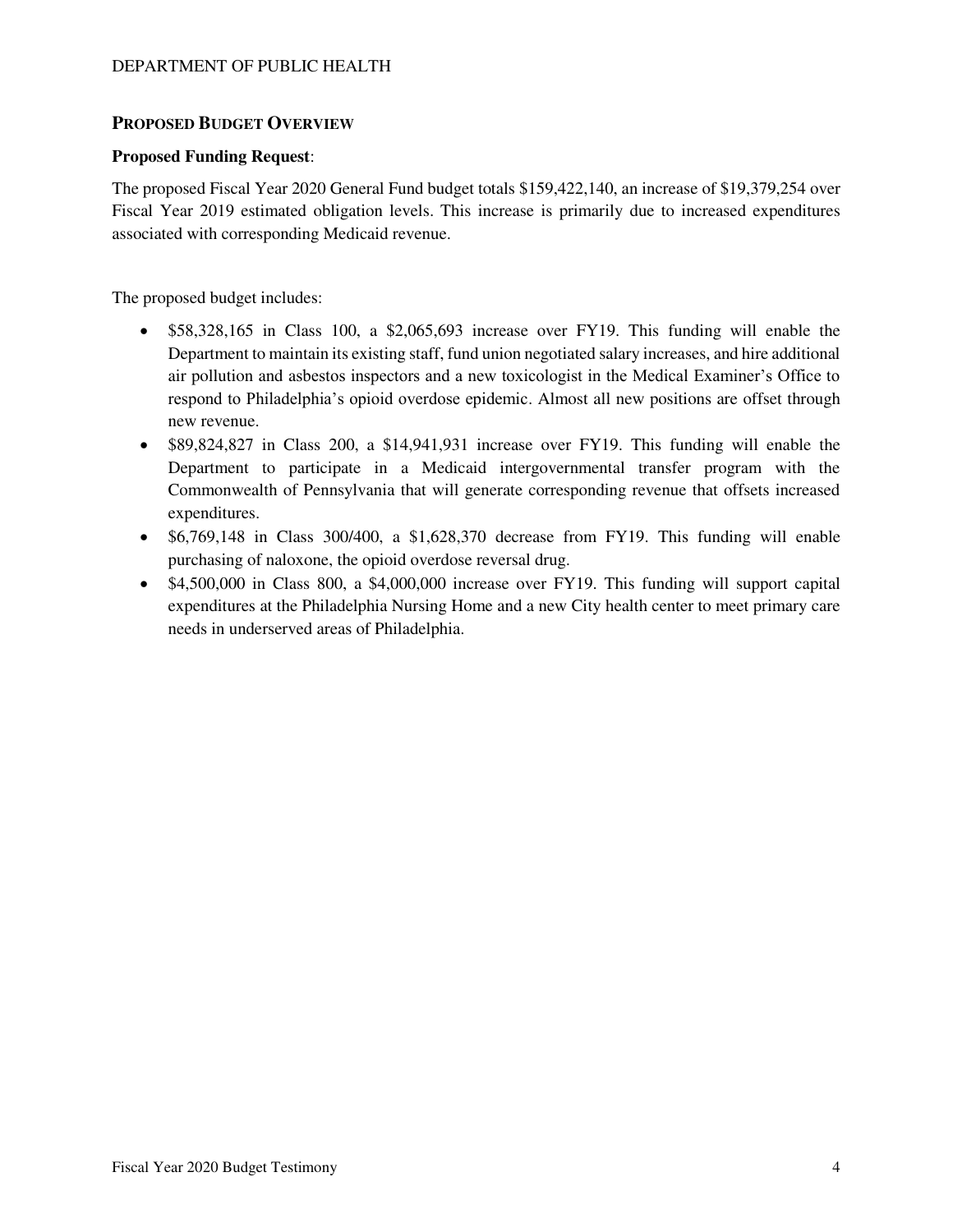### **STAFFING LEVELS**

The department is requesting 1,025 budgeted positions (All Funds) for FY20, a decrease of 25 positions from FY19 budgeted levels.

The decrease is attributed to reductions in grant and outside funding (30 fewer positions) and offset by an additional 5 positions for 25 fewer positions overall. This position level more closely aligns budgeted positions with filled positions.

### **NEW HIRES**

| New Hires (from 7/1/2018 to 11/25/18) |                                 |        |           |         |       |           |          |            |        |          |         |
|---------------------------------------|---------------------------------|--------|-----------|---------|-------|-----------|----------|------------|--------|----------|---------|
|                                       | Total<br>Number of<br>New Hires | French | Cantonese | Spanish | Hindi | Malayalam | Mandarin | Vietnamese | Arabic | Albanian | Tagalog |
| <b>Black or African American</b>      | 22                              |        |           |         |       |           |          |            |        |          |         |
| Asian                                 | 14                              |        |           |         |       |           |          |            |        |          |         |
| Hispanic or Latino                    |                                 |        |           |         |       |           |          |            |        |          |         |
| White                                 | 10                              |        |           |         |       |           |          |            |        |          |         |
| Other                                 |                                 |        |           |         |       |           |          |            |        |          |         |
| Total                                 | 49                              |        |           |         |       |           |          |            |        |          |         |

From December 1, 2018 through April 15, 2019, the Department has filled 8 additional vacant positions.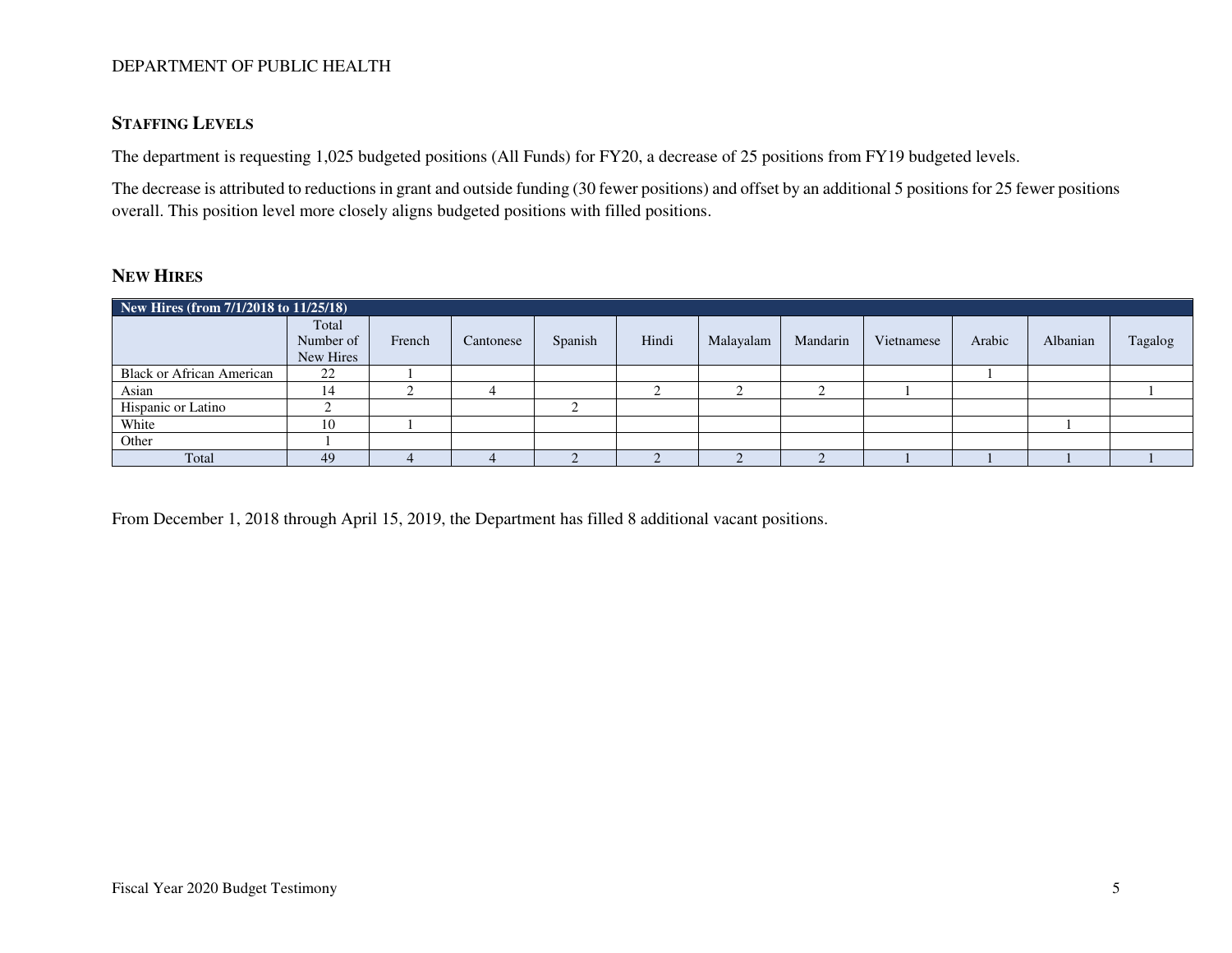### **PERFORMANCE, CHALLENGES, AND INITIATIVES**

## **ADMINISTRATION AND SUPPORT PROGRAM**

#### **FY20 Strategic Goals**

- Implement internship program tracking system for the department.
- Successfully implement the OnePhilly program (the City's new integrated human resources, payroll, time and attendance, benefits, and pensions system) in the department.

| <b>FY20 Performance Measures</b>                                            |             |             |             |            |
|-----------------------------------------------------------------------------|-------------|-------------|-------------|------------|
|                                                                             | <b>FY18</b> | FY19 YTD    | <b>FY19</b> | FY20       |
| Measure                                                                     | Actual      | $(01 + 02)$ | Target      | Target     |
| Percent of fleet vehicles compliant with preventive maintenance<br>schedule | 97.8%       | 98.0%       | $> 90.0\%$  | $> 90.0\%$ |
| Median number of days to conform department draft contract                  | 43          | 51          | 50          | 50         |

*<sup>1</sup>FY18 was the first full fiscal year that DPH used DocuSign. The median number of days has increased while the department implements training widely and integrates new processes.* 

# **AIDS ACTIVITIES COORDINATING OFFICE (AACO) PROGRAM**

| FY20 Strategic Goals                                                                                                                                                                                           |             |             |             |        |  |  |
|----------------------------------------------------------------------------------------------------------------------------------------------------------------------------------------------------------------|-------------|-------------|-------------|--------|--|--|
| Continue HIV testing and screening, increasing the rate of HIV testing among people who inject drugs by<br>3%, with a focus on the Kensington neighborhood, in support of the Philadelphia Resilience Project. |             |             |             |        |  |  |
| Initiate an evidence-based education campaign focused on pre-exposure prophylaxis with anti-viral drugs.                                                                                                       |             |             |             |        |  |  |
| <b>FY20 Performance Measures</b>                                                                                                                                                                               |             |             |             |        |  |  |
|                                                                                                                                                                                                                | <b>FY18</b> | FY19 YTD    | <b>FY19</b> | FY20   |  |  |
| Measure                                                                                                                                                                                                        | Actual      | $(Q1 + Q2)$ | Target      | Target |  |  |
| Number of new HIV diagnoses <sup>1</sup>                                                                                                                                                                       | 495         | 214         | 550         | 500    |  |  |
| Number of clients served by department-funded Ryan White<br>$\mathcal{L}$ and $\mathcal{L}$ and $\mathcal{L}$ and $\mathcal{L}$ and $\mathcal{L}$ and $\mathcal{L}$ and $\mathcal{L}$ and $\mathcal{L}$        | 11.870      | 11.824      | 11,850      | 12.000 |  |  |

outpatient ambulatory health system in Philadelphia<sup>2</sup>

*<sup>1</sup>Being below the target is the Department's goal. Lower numbers mean less HIV in Philadelphia communities. The Department analyzes HIV diagnoses monthly by demographic and geospatial characteristics, and using best practice measurements did not identify a statistically significant increase. The Department continues to monitor HIV diagnoses closely.* 

*<sup>2</sup>This is a cumulative measure.* 

# **AIR MANAGEMENT SERVICES (AMS) PROGRAM**

#### **FY20 Strategic Goals**

• Work in partnership with Sustainability, the Office of Fleet Management, and other City agencies to advocate for grant investments from the Commonwealth of Pennsylvania's Volkswagen settlement funds to replace polluting vehicles and equipment.

| <b>FY20 Performance Measures</b>                                                      |             |                         |             |        |
|---------------------------------------------------------------------------------------|-------------|-------------------------|-------------|--------|
|                                                                                       | <b>FY18</b> | $\overline{Y}$ FY19 YTD | <b>FY19</b> | FY20   |
| Measure                                                                               | Actual      | $(Q1 + Q2)$             | Target      | Target |
| Number of calendar days with air quality index rating of 100 or<br>below <sup>1</sup> | 356         | 178                     | 350         | 353    |

 $^I$  AQI is influenced negatively by high temperatures, and the Department is not able to predict with certainty if higher temperatures will be *sustained. An AQI of 100 or below constitutes "good" or "moderate" air quality conditions. Estimates are based on air quality engineers' approximations.*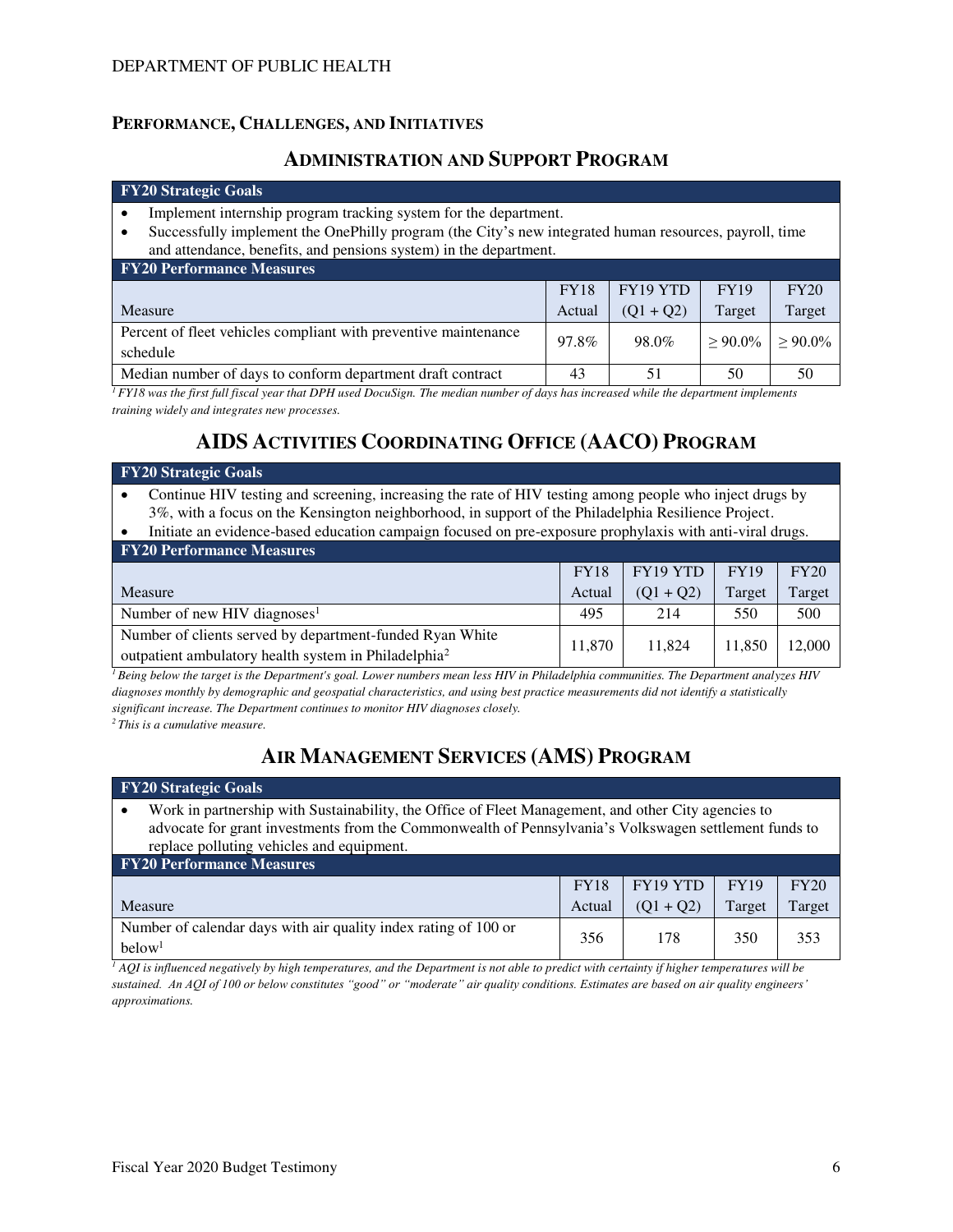## **AMBULATORY HEALTH SERVICES (AHS) PROGRAM**

| <b>FY20 Strategic Goals</b>                                                                                                       |             |             |             |          |  |  |  |  |
|-----------------------------------------------------------------------------------------------------------------------------------|-------------|-------------|-------------|----------|--|--|--|--|
| Plan for new health center site in northeast Philadelphia, in order to address primary care shortage in that part<br>of the City. |             |             |             |          |  |  |  |  |
| <b>FY20 Performance Measures</b>                                                                                                  |             |             |             |          |  |  |  |  |
|                                                                                                                                   | <b>FY18</b> | FY19 YTD    | <b>FY19</b> | FY20     |  |  |  |  |
| Measure                                                                                                                           | Actual      | $(Q1 + Q2)$ | Target      | Target   |  |  |  |  |
| Percentage of visits uninsured <sup>1</sup>                                                                                       | 40.4%       | 41.2%       | 41.0%       | $40.0\%$ |  |  |  |  |
| Number of patient visits at department-run ambulatory health<br>centers <sup>2</sup>                                              | 335,937     | 176.544     | 320,000     | 322,000  |  |  |  |  |
| Percent of patients ages 18-84 with a diagnosis of hypertension<br>who have controlled blood pressure                             | 66.6%       | 68.2%       | 70.0%       | 70.0%    |  |  |  |  |

*<sup>1</sup>Philadelphia's rate of uninsured visits remained stable from FY19 Q1 to FY19 Q2 as the Affordable Care Act (ACA) continues to support Medicaid.* 

*2 FY19 Q2 is up slightly from FY19 Q1 and up significantly from FY18 Q2, a clear indicator of increased services.*

# **CHRONIC DISEASE AND INJURY PREVENTION PROGRAM**

| <b>FY20</b> Strategic Goals                                                                                                                       |              |                                       |             |                                        |  |
|---------------------------------------------------------------------------------------------------------------------------------------------------|--------------|---------------------------------------|-------------|----------------------------------------|--|
| Implement gun violence prevention programs and policy recommendations in partnership with other City<br>agencies to reduce preventable gun deaths |              |                                       |             |                                        |  |
| <b>FY20 Performance Measures</b>                                                                                                                  |              |                                       |             |                                        |  |
|                                                                                                                                                   | <b>FY18</b>  | FY19 YTD                              | <b>FY19</b> | FY20                                   |  |
| Measure                                                                                                                                           | Actual       | $(Q1 + Q2)$                           | Target      | Target                                 |  |
| Youth tobacco sales compliance <sup>1</sup>                                                                                                       | 71.6%        | 64.5%                                 | 78.5%       | 78.5%                                  |  |
| $\mathbf{m}$ $\mathbf{m}$ $\mathbf{m}$<br>$\mathbf{1}$ $\mathbf{1}$ $\mathbf{1}$ $\mathbf{1}$ $\mathbf{1}$                                        | $\mathbf{I}$ | $\cdots$<br>$\mathbf{r}$ $\mathbf{r}$ | $\cdots$    | $\mathbf{r}$ $\mathbf{r}$ $\mathbf{r}$ |  |

*<sup>1</sup>The City has seen an increase in sales of tobacco to youth despite an increased number of youth compliance checks and increased enforcement. The Department has identified process improvement opportunities to increase repeat compliance checks within 30-90 days of retailer failure.*

# **DISEASE CONTROL PROGRAM**

#### **FY20 Strategic Goals**

- Expand immunization requirements for daycares in the city, improving preventable morbidity among children.
- Update the City's pandemic influenza preparedness plan in collaboration with partners.
- Increase the Department of Public Health staff's emergency activation response rate through its emergency notification system.

| <b>FY20 Performance Measures</b>                                 |             |             |             |        |
|------------------------------------------------------------------|-------------|-------------|-------------|--------|
|                                                                  | <b>FY18</b> | FY19 YTD    | <b>FY19</b> | FY20   |
| Measure                                                          | Actual      | $(Q1 + Q2)$ | Target      | Target |
| Children 19-35 months with complete immunizations $4:3:1:3:3:11$ | 81%         | $77\%$      | 79%         | 79%    |
| Number of patient visits to department-run STD clinics           | 21,758      | 10.366      | 21,000      | 21,000 |
| Number of high school students who are tested for a sexually     | 11,037      | 4,601       | 10.000      | 10,000 |
| transmitted disease through the school screening program         |             |             |             |        |

*1 This measure comes from a national telephone survey administered annually by the Centers for Disease Control and Prevention (CDC). The department uses Philadelphia respondents' data only. Data is subject to recall bias, and quarterly measures may fluctuate because of the small number of people surveyed.* 

*<sup>2</sup>Health Center 1 relocated in December 2018 and thus had a few days of reduced hours, which resulted in decreased visits. The clinic is now relocated to its new site.* 

*3 Q1 includes July and August when school is not in session, therefore counts are low during that period.*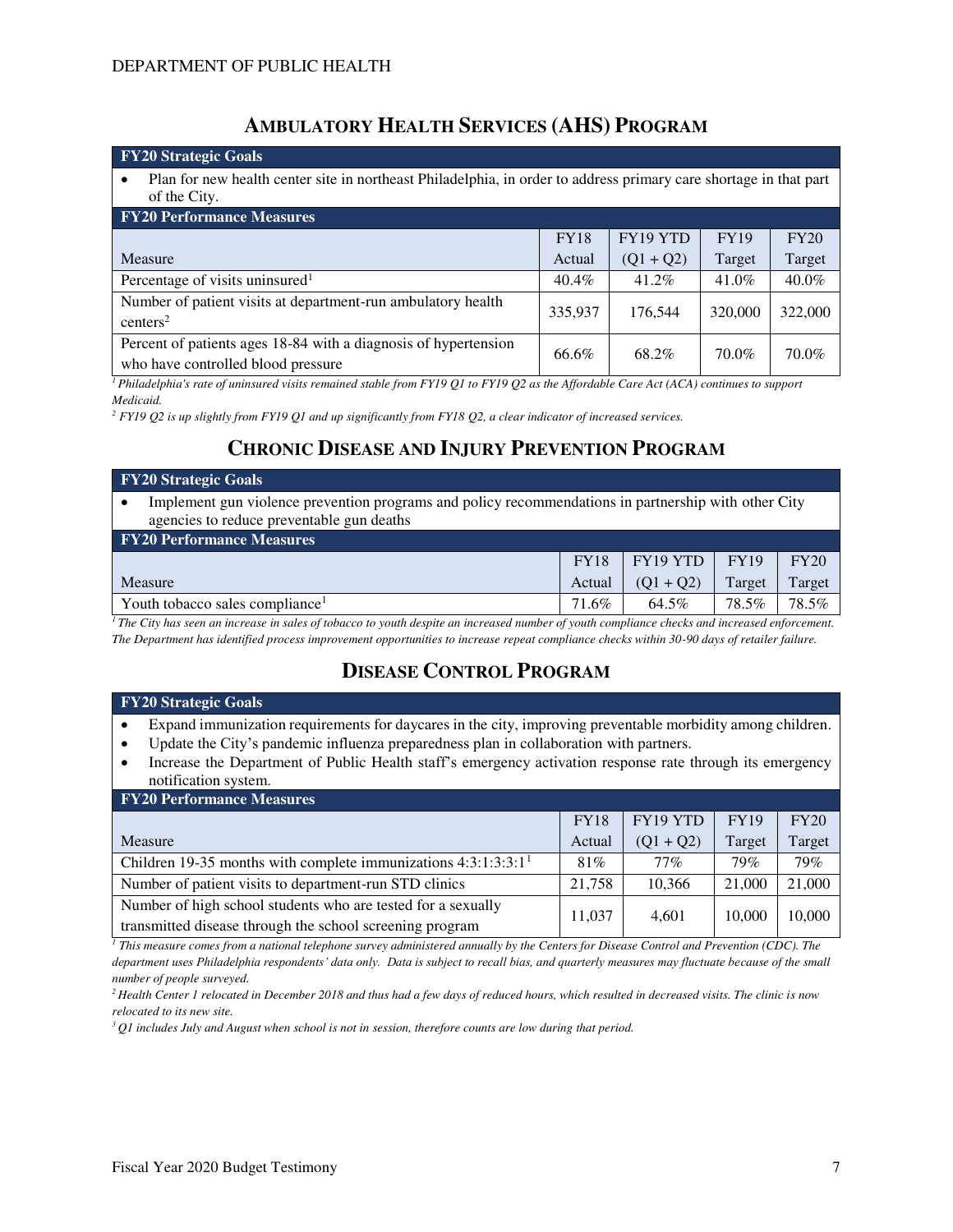## **ENVIRONMENTAL HEALTH SERVICES (EHS) PROGRAM**

| <b>FY20 Strategic Goals</b>                                                                                                                                                                                                                                                                                                                                                                                                                                                             |      |      |      |      |  |  |  |
|-----------------------------------------------------------------------------------------------------------------------------------------------------------------------------------------------------------------------------------------------------------------------------------------------------------------------------------------------------------------------------------------------------------------------------------------------------------------------------------------|------|------|------|------|--|--|--|
| Decrease the time it takes for restaurants and food establishments to open in Philadelphia, while maintaining<br>high rates of satisfaction and assuring strong food safety protocols in collaboration with the Commerce<br>Department, 311, the Department of Licenses + Inspections, and others.<br>Improve management and enforcement of volunteer organizations offering to feed homeless Philadelphians<br>to assure clean and sanitary conditions in the Kensington neighborhood. |      |      |      |      |  |  |  |
| <b>FY20 Performance Measures</b>                                                                                                                                                                                                                                                                                                                                                                                                                                                        |      |      |      |      |  |  |  |
| FY19 YTD<br><b>FY19</b><br>FY20<br><b>FY18</b>                                                                                                                                                                                                                                                                                                                                                                                                                                          |      |      |      |      |  |  |  |
| Target<br>$(Q1 + Q2)$<br>Target<br>Measure<br>Actual                                                                                                                                                                                                                                                                                                                                                                                                                                    |      |      |      |      |  |  |  |
| Number of months between food establishment inspections                                                                                                                                                                                                                                                                                                                                                                                                                                 | 13.9 | 10.8 | 12.0 | 12.0 |  |  |  |

<sup>1</sup> There has been significant improvement from FY18 Q2 when the program expanded hiring to improve this measure.

## **HEALTH ANALYSIS,INFORMATION AND STRATEGY PROGRAM**

#### **FY20 Strategic Goals**

- Increase distribution of naloxone and monitor its success citywide.
- Successfully support the Public Health Laboratory in its facility move from 500 South Broad Street.
- Create and broadly distribute a 2019 Health of the City Report and a report on the health of children in Philadelphia.

| <b>FY20 Performance Measures</b>                   |             |                      |             |          |  |  |  |  |
|----------------------------------------------------|-------------|----------------------|-------------|----------|--|--|--|--|
|                                                    | <b>FY18</b> | FY <sub>19</sub> YTD | <b>FY19</b> | FY20     |  |  |  |  |
| Measure                                            | Actual      | $(01 + 02)$          | Target      | Target   |  |  |  |  |
| Number of department digital media views per month | 1.174.911   | 2.265.325            | 1.100.000   | .200.000 |  |  |  |  |

## **HEALTH SYSTEMS PROGRAM**

| <b>FY20 Strategic Goals</b>                                                                                                                 |        |             |        |        |  |  |  |
|---------------------------------------------------------------------------------------------------------------------------------------------|--------|-------------|--------|--------|--|--|--|
| Conduct two performance audits to identify areas of improvement for Philadelphia Nursing Home residents.                                    |        |             |        |        |  |  |  |
| Issue report on primary care access.                                                                                                        |        |             |        |        |  |  |  |
| <b>FY20 Performance Measures</b>                                                                                                            |        |             |        |        |  |  |  |
| FY19 YTD<br>FY20<br><b>FY19</b><br><b>FY18</b>                                                                                              |        |             |        |        |  |  |  |
| Measure                                                                                                                                     | Actual | $(Q1 + Q2)$ | Target | Target |  |  |  |
| Philadelphia nursing home average daily census <sup>1</sup>                                                                                 | 373    | 348         | 380    | 350    |  |  |  |
| The nursing home's census varies at any given time but has declined due to deaths and a greater state focus on maintaining residency in the |        |             |        |        |  |  |  |

*<sup>1</sup>The nursing home's census varies at any given time but has declined due to deaths and a greater state focus on maintaining residency in the community.* 

# **LEAD AND HEALTHY HOMES (LHH) PROGRAM**

#### **FY20 Strategic Goals**

- Increase lead-safe certificates to assure safe housing is available for low-income families in vulnerable neighborhoods.
- Increase inspection and outreach efforts for families impacted by lead and in need of property remediation services.

| <b>FY20 Performance Measures</b>                              |             |             |             |        |  |  |  |
|---------------------------------------------------------------|-------------|-------------|-------------|--------|--|--|--|
|                                                               | <b>FY18</b> | FY19 YTD    | <b>FY19</b> | FY20   |  |  |  |
| Measure                                                       | Actual      | $(01 + 02)$ | Target      | Target |  |  |  |
| Reported number of children under age 6 years with new lead   |             |             |             |        |  |  |  |
| exposure, defined as elevated blood level of 5 micrograms per | 1.777       | 889         | 2.200       | 2,000  |  |  |  |
| deciliter $(\mu g/dL)^1$                                      |             |             |             |        |  |  |  |

*<sup>1</sup>The goal is for fewer children to be exposed to lead. Increases in testing can increase this number, even if the number of children exposed is declining.*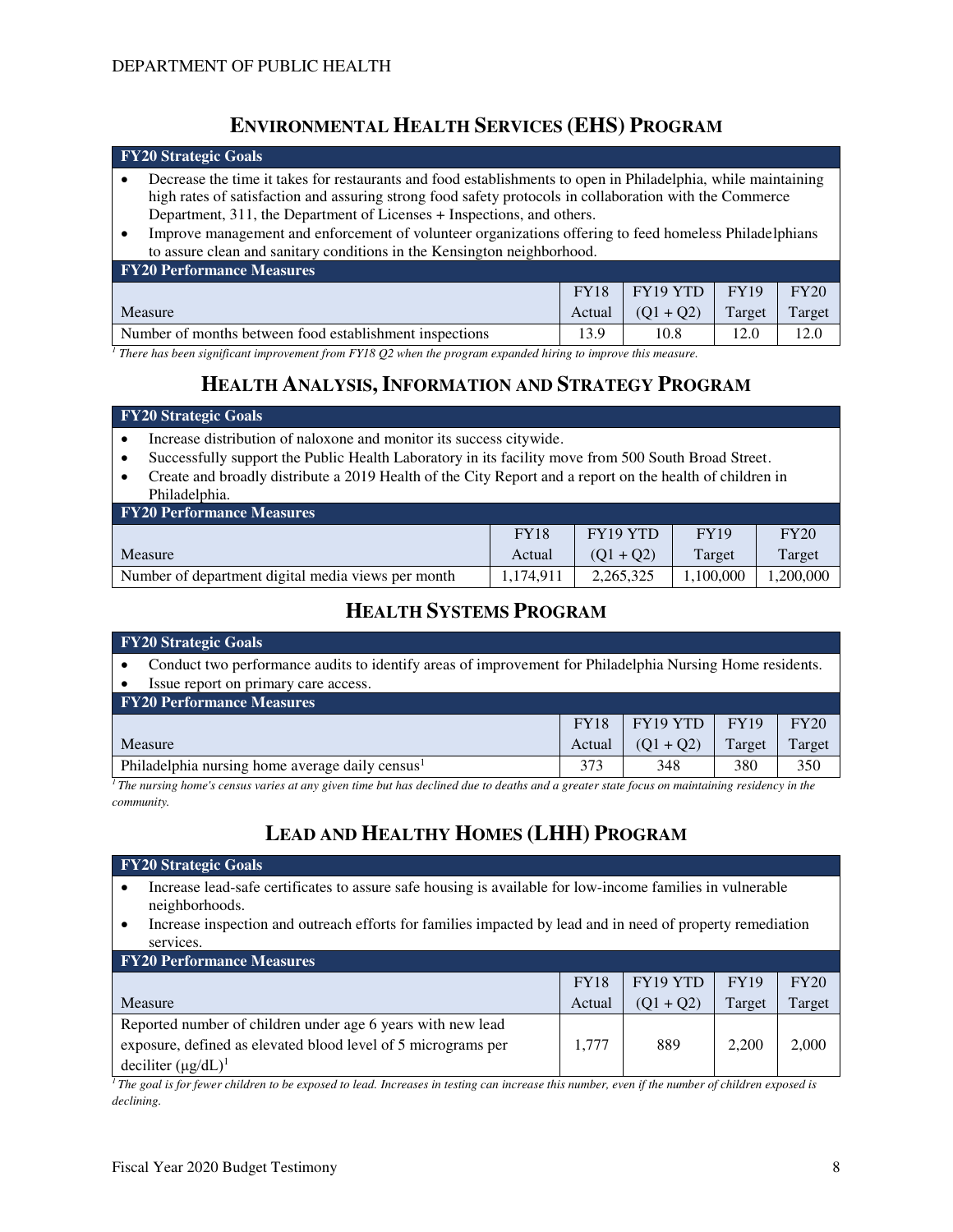## **MATERNAL, CHILD AND FAMILY HEALTH (MCFH) PROGRAM**

|                                            | <b>FY20 Strategic Goals</b>                                                                                                                                                    |  |  |  |        |  |  |  |
|--------------------------------------------|--------------------------------------------------------------------------------------------------------------------------------------------------------------------------------|--|--|--|--------|--|--|--|
|                                            | Implement A Running Start – Health, a community-based, city-wide plan to improve the health of young<br>children, and assess its success through process and outcome measures. |  |  |  |        |  |  |  |
|                                            | Develop a plan to expand standardized screening for development delays in children under age five.                                                                             |  |  |  |        |  |  |  |
|                                            | <b>FY20 Performance Measures</b>                                                                                                                                               |  |  |  |        |  |  |  |
|                                            | FY19 YTD<br><b>FY19</b><br>FY20<br><b>FY18</b>                                                                                                                                 |  |  |  |        |  |  |  |
| Target<br>Measure<br>$(Q1 + Q2)$<br>Actual |                                                                                                                                                                                |  |  |  | Target |  |  |  |

Percent of women initiating breastfeeding<sup>1</sup> 81.8% 82.1% 81.5% 81.5% *<sup>1</sup>This is a rolling average and tracks the percent of women within the City who indicated their child was ever breastfed or fed breast milk prior to hospital discharge. Unknown and missing values are excluded from calculation.* 

## **MEDICAL EXAMINER'S OFFICE (MEO) PROGRAM**

#### **FY20 Strategic Goals**

- Convene an Opioid Death Review Team in partnership with the Department's Opioids unit.
- Complete a Maternal Mortality Death Report.
- Participate in the planning of MEO's facility move to 400 North Broad Street.

| <b>FY20 Performance Measures</b>                                                         |             |             |             |            |
|------------------------------------------------------------------------------------------|-------------|-------------|-------------|------------|
|                                                                                          | <b>FY18</b> | FY19 YTD    | <b>FY19</b> | FY20       |
| Measure                                                                                  | Actual      | $(01 + 02)$ | Target      | Target     |
| Percent of all cases with autopsy reports issued within 90 calendar<br>days <sup>1</sup> | 96.5%       | 92.5%       | $>90.0\%$   | $> 90.0\%$ |
| Number of death cases investigated <sup>2</sup>                                          | 3.269       | 1.745       | N/A         |            |

*<sup>1</sup>The 90% goal is DPH's requirement for accreditation. Vacancies and several new staff members not yet at full productivity has reduced the toxicology laboratory's overall productivity. As staff gain proficiency, productivity will increase over several months. Increased overdose deaths requires more toxicology testing, which is required to be completed before autopsy reports can be finalized.*

 *and an increase in caseload associated with the opioid crisis has resulted in a decrease in FY19 Q2. Increased overdose deaths requires more toxicology testing, which is required to be completed before autopsy reports can be finalized.* 

<sup>2</sup> This is a workload measure reflecting statutorily-required death investigations.

## **PUBLIC HEALTH LABORATORY PROGRAM**

| <b>FY20 Strategic Goals</b>                                                                             |                                                                                                     |             |             |        |  |  |  |  |
|---------------------------------------------------------------------------------------------------------|-----------------------------------------------------------------------------------------------------|-------------|-------------|--------|--|--|--|--|
| Identify space and timeline for relocation of laboratory services from 500 South Broad Street facility. |                                                                                                     |             |             |        |  |  |  |  |
|                                                                                                         | Offer buprenorphine testing to support the provision of MAT services at the City's Health Center 6. |             |             |        |  |  |  |  |
| <b>FY20 Performance Measures</b>                                                                        |                                                                                                     |             |             |        |  |  |  |  |
|                                                                                                         | <b>FY18</b>                                                                                         | FY19 YTD    | <b>FY19</b> | FY20   |  |  |  |  |
| Measure                                                                                                 | Actual                                                                                              | $(Q1 + Q2)$ | Target      | Target |  |  |  |  |
| Number of diabetes blood sugar tests performed                                                          | 14.328                                                                                              | 7.769       | 14,000      | 14,000 |  |  |  |  |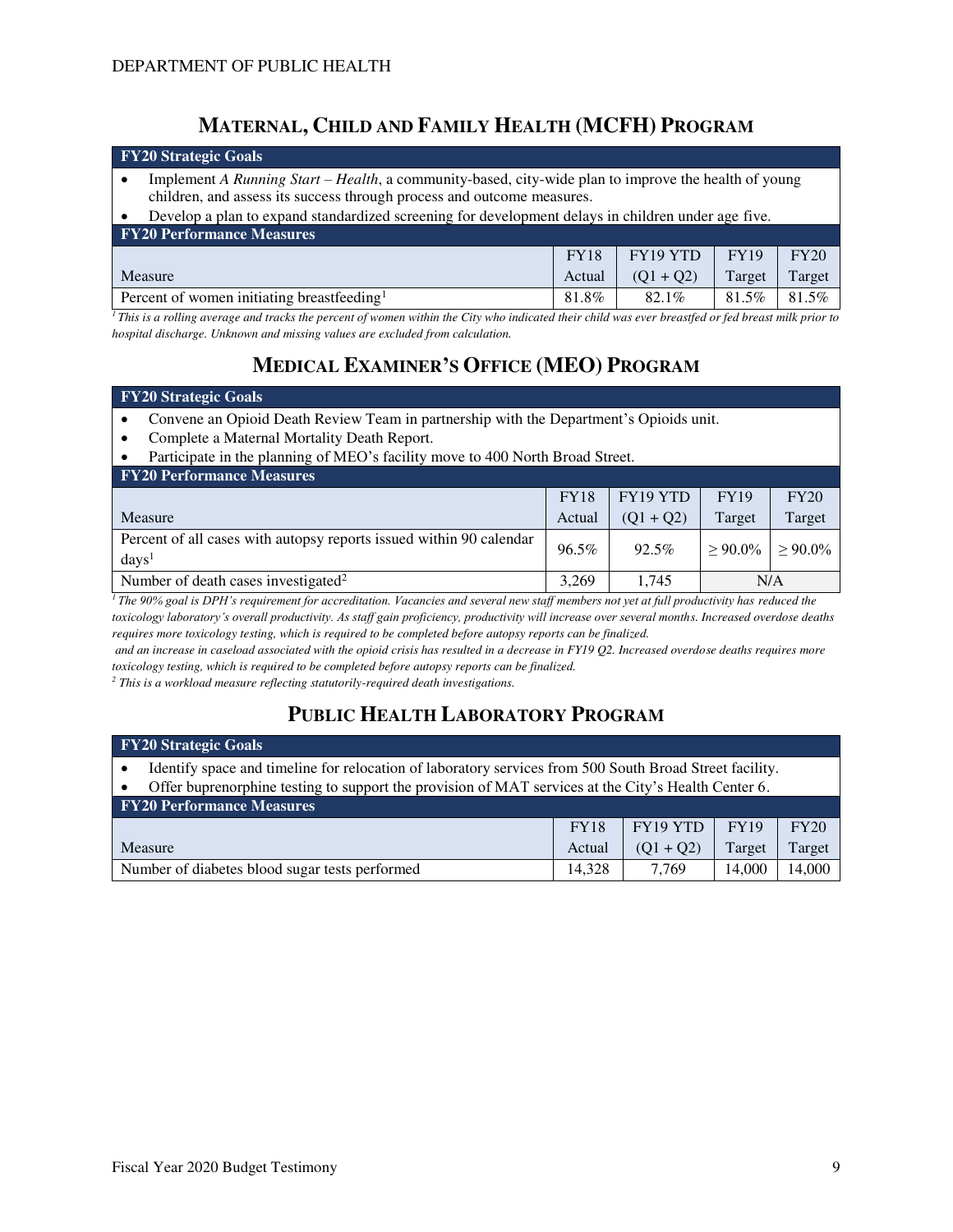### **OTHER BUDGETARY IMPACTS**

#### **Federal and State (Where Applicable)**

The Department of Public Health receives funding from federal and state governments in several ways:

- directly from the federal government, such as grants from the Centers for Disease Control and Prevention (CDC), the Environmental Protection Agency (EPA), the Health Resources and Services Administration (HRSA), and the Department of Housing and Urban Development (HUD);
- indirectly through the state, such as CDC "pass-through" grants;
- direct funding through the Commonwealth's Department of Health, Department of Environmental Protection, and other agencies;
- fee-for-service payments through state-federal shared programs, such as Medicaid payments; and
- through other city agencies, such as the Mayor's Office of Community Empowerment and Opportunity's Community Services Block Grant funding.

The department cannot speculate what will happen with the federal or state budgets, but we work closely with the Mayor's Office and with relevant public health and health care associations to advocate for continued funding. Further weakening of the Affordable Care Act, as proposed by President Trump's administration, would impact the department's revenue projections, specifically for Medicaid services mostly delivered through the City's eight health centers.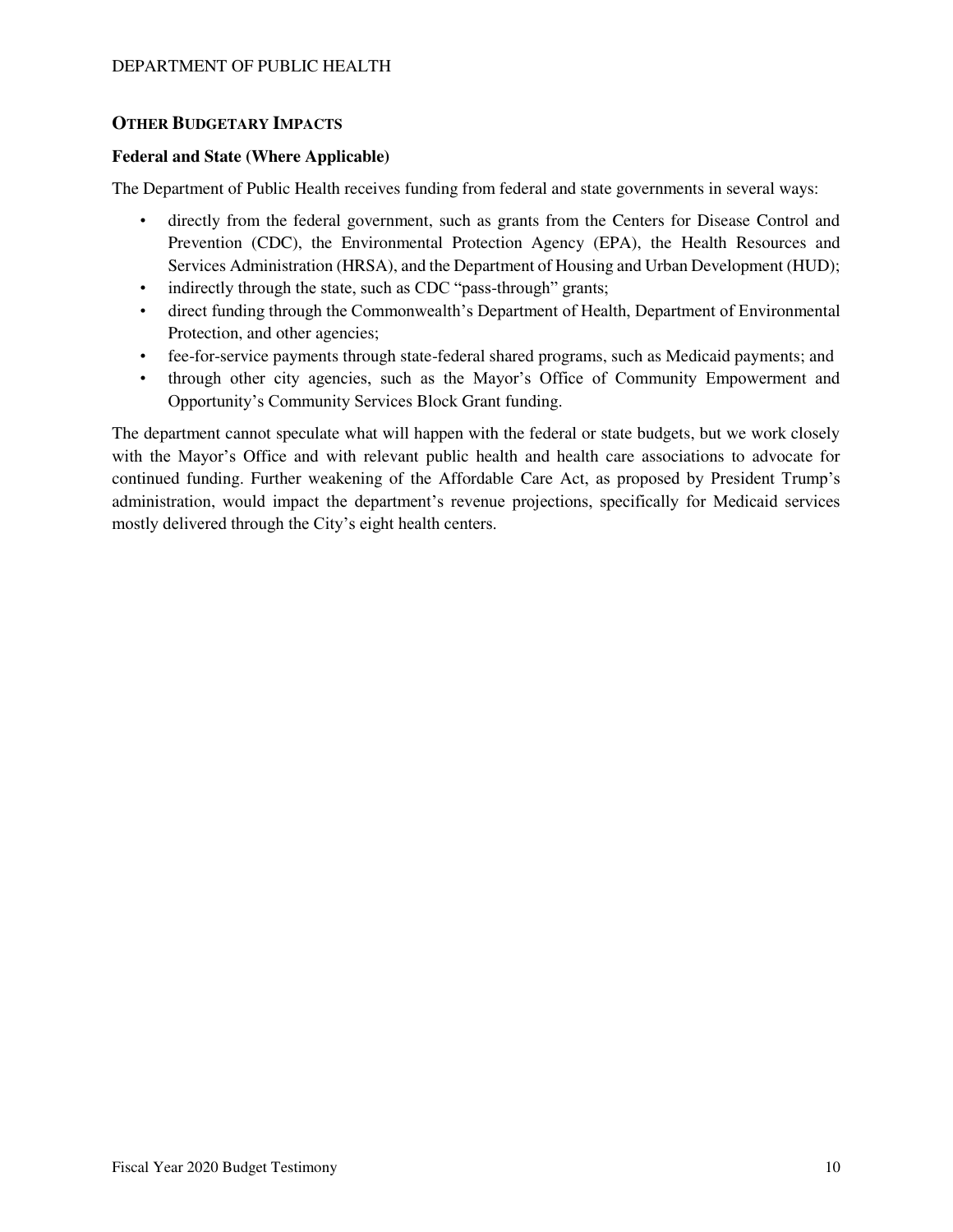## **CONTRACTING EXPERIENCE**

| M/W/DSBE Participation on Large Professional Services Contracts with For-Profit Vendors |                                                       |                                          |                                    |                                  |                                                                                            |                                                 |                                          |                                           |                                                   |                                                                                                                |                                                                                       |
|-----------------------------------------------------------------------------------------|-------------------------------------------------------|------------------------------------------|------------------------------------|----------------------------------|--------------------------------------------------------------------------------------------|-------------------------------------------------|------------------------------------------|-------------------------------------------|---------------------------------------------------|----------------------------------------------------------------------------------------------------------------|---------------------------------------------------------------------------------------|
| Top Five Largest Contracts over \$34,000 for FY19                                       |                                                       |                                          |                                    |                                  |                                                                                            |                                                 |                                          |                                           |                                                   |                                                                                                                |                                                                                       |
| Vendor Name                                                                             | <b>Brief</b><br>Description<br>of Service<br>Provided | Dollar<br>Amount<br>$\sigma$<br>Contract | <b>RFP</b><br><b>Issue</b><br>Date | Contract<br><b>Start</b><br>Date | Ranges in RFP                                                                              | $%$ of<br>M/W/DSBE<br>Participation<br>Achieved | \$ Value of<br>M/W/DSBE<br>Participation | Total $%$<br>Participation<br>- All DSBEs | Total \$<br>Value<br>Participation<br>- All DSBEs | Is This a Local<br>Business?<br>(principal place)<br>of business<br>located within<br>City limits)<br>[ves/no] | Does the<br>Vendor Have a<br>Waiver for<br>Living Wage<br>Compliance?<br>[yes $/no$ ] |
| General<br>Healthcare<br>Resources,<br><b>LLC</b>                                       | Nursing<br>services at<br>Riverview                   | \$621,000                                | 4/11/2017                          | 7/1/2018                         | <b>MBE: Best</b><br>Efforts<br><b>WBE: Best</b><br>Efforts<br><b>DSBE: Best</b><br>Efforts |                                                 | \$0<br>\$0<br>\$0                        | $0\%$                                     | \$0                                               | no                                                                                                             | no                                                                                    |
| Bandujo<br>Advertising $+$<br>Design                                                    | Media<br>campaigns                                    | \$385,000                                | 1/5/2018                           | 7/1/2018                         | MBE: 33-36%<br>WBE: 33-36%<br>DSBE: N/A                                                    | 100%                                            | \$385,000<br>\$0<br>\$0                  | 100%                                      | \$385,000                                         | no                                                                                                             | no                                                                                    |
| AB+C Creative<br>Intelligence                                                           | Media<br>campaigns                                    | \$270,000                                | 1/5/2018                           | 7/1/2018                         | MBE: 33-36%<br>WBE: 33-36%<br>DSBE: N/A                                                    | 6%                                              | \$16,875<br>\$0<br>\$0                   | 6%                                        | \$16,875                                          | no                                                                                                             | no                                                                                    |
| Center City<br>Healthcare.<br><b>LLC</b>                                                | Hospital<br>Referrals                                 | \$200,000                                | N/A <sup>1</sup>                   | 7/1/2018                         | MBE: N/A<br>WBE: N/A<br>DSBE: N/A                                                          |                                                 | \$0<br>\$0<br>\$0                        | $0\%$                                     | \$0                                               | yes                                                                                                            | no                                                                                    |
| Group 6<br>Healthcare<br>Consulting and<br>Management,<br><b>LLC</b>                    | PNH patient<br>care<br>monitoring                     | \$110,000                                | 5/21/2015                          | 7/1/2018                         | MBE: 1-3%<br>WBE: 1-3%<br>DSBE: N/A                                                        | 100%                                            | \$0<br>\$110,000<br>\$0                  | 100%                                      | \$110,000                                         | no                                                                                                             | no                                                                                    |

<sup>1</sup> An RFP is not required because this is the only hospital (Hahnemann, formerly Tenet) in the geographic vicinity required for Health Center 6 and Strawberry *Mansion Health Center.*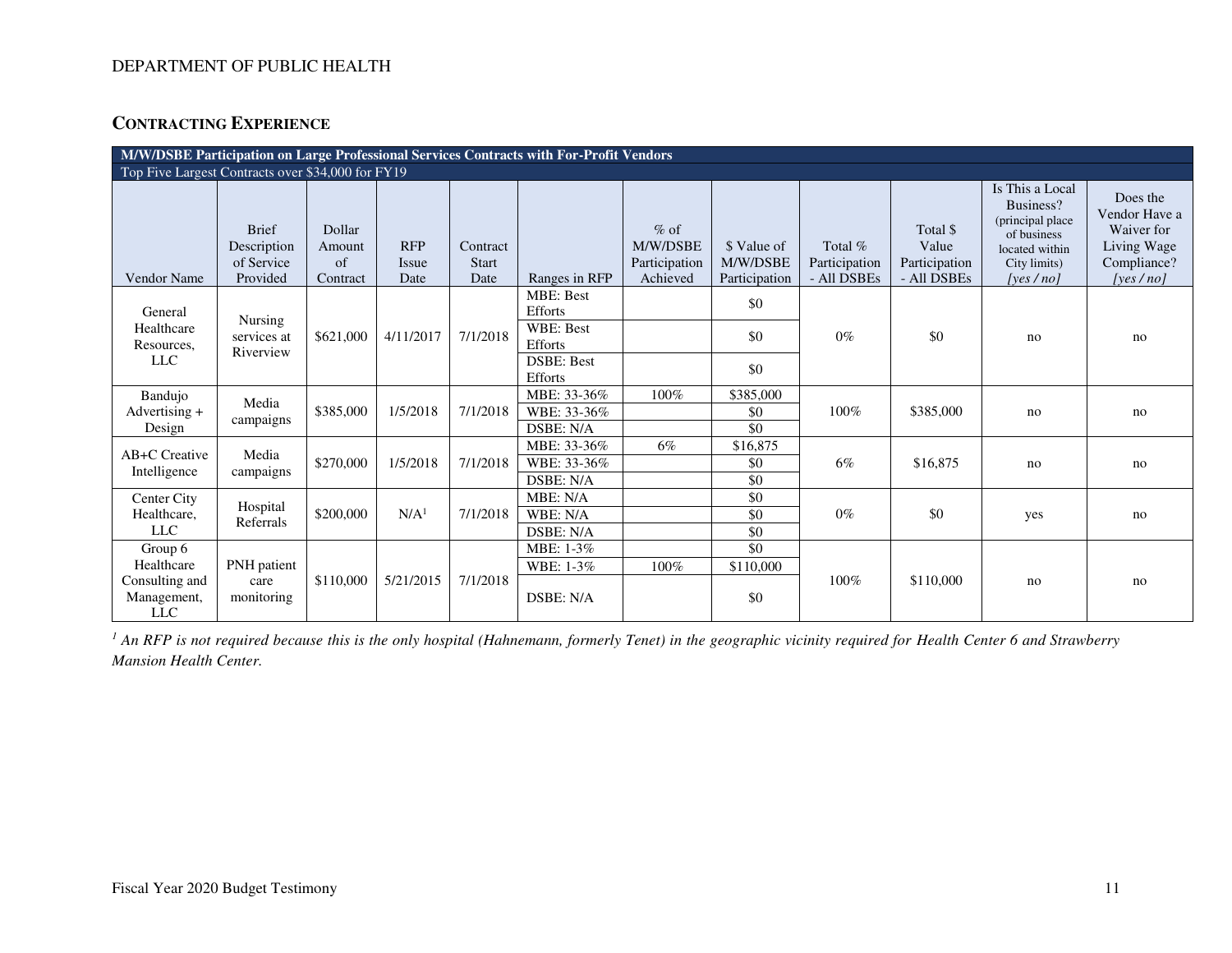| <b>Non-Profit Vendor Demographics</b>    |              |          |  |  |  |  |
|------------------------------------------|--------------|----------|--|--|--|--|
| Fairmount Long Term Care                 | Minority %   | Female % |  |  |  |  |
| Workforce                                | 88%          | 78%      |  |  |  |  |
| Executive                                | 29%          | 86%      |  |  |  |  |
| Board                                    | 75%          | 25%      |  |  |  |  |
| Health Federation of Philadelphia        | Minority %   | Female % |  |  |  |  |
| Workforce                                | 63%          | 84%      |  |  |  |  |
| Executive                                | 17%          | 83%      |  |  |  |  |
| Board                                    | 53%          | 67%      |  |  |  |  |
| Public Health Mgmt. Corp.                | Minority %   | Female % |  |  |  |  |
| Workforce                                | 72%          | 77%      |  |  |  |  |
| Executive                                | 52%          | 81%      |  |  |  |  |
| Board                                    | 52%          | 43%      |  |  |  |  |
| PMHCC, Inc.                              | Minority $%$ | Female % |  |  |  |  |
| Workforce                                | 100%         | 70%      |  |  |  |  |
| Executive                                | 33%          | 67%      |  |  |  |  |
| Board                                    | 38%          | 63%      |  |  |  |  |
| Thomas Jefferson University <sup>1</sup> | Minority %   | Female % |  |  |  |  |
| Workforce                                | 37%          | 58%      |  |  |  |  |
| Executive                                | 22%          | 56%      |  |  |  |  |
| Board                                    | 5%           | 18%      |  |  |  |  |

*1 Jefferson University Physicians did not submit data. TJU data was used in its place because they are related.*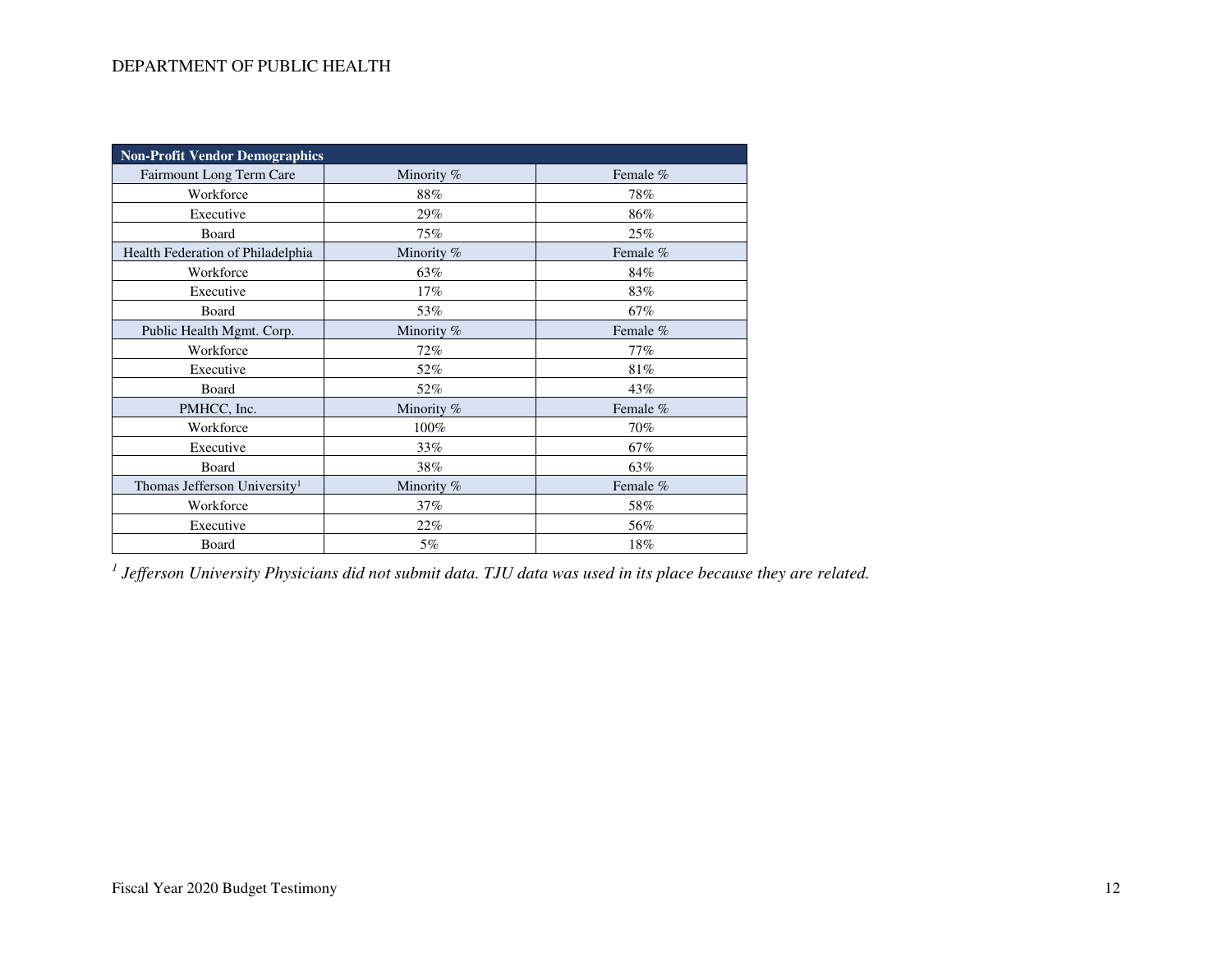## **EMPLOYEE DATA**

|                      | <b>Staff Demographics (as of November 2018)</b> |           |                |                        |                  |  |  |  |
|----------------------|-------------------------------------------------|-----------|----------------|------------------------|------------------|--|--|--|
|                      | <b>Full-Time Staff</b>                          |           |                | <b>Executive Staff</b> |                  |  |  |  |
|                      | Male                                            | Female    |                | Male                   | Female           |  |  |  |
|                      | African-                                        | African-  |                | African-               | African-         |  |  |  |
|                      | American                                        | American  |                | American               | American         |  |  |  |
| Total                | 123                                             | 413       | Total          | 1                      | 1                |  |  |  |
| % of Total           | 14%                                             | 46%       | % of Total     | 20%                    | 20%              |  |  |  |
| Average Salary       | \$55,613                                        | \$55,094  | Average Salary | \$141,625              | \$133,900        |  |  |  |
| <b>Median Salary</b> | \$45,358                                        | \$45,358  | Median Salary  | \$141,625              | \$133,900        |  |  |  |
|                      | White                                           | White     |                | White                  | White            |  |  |  |
| Total                | 82                                              | 124       | Total          | $\overline{c}$         | 1                |  |  |  |
| % of Total           | 9%                                              | 14%       | % of Total     | 40%                    | 20%              |  |  |  |
| Average Salary       | \$68,429                                        | \$72,221  | Average Salary | \$146,775              | \$207,149        |  |  |  |
| Median Salary        | \$56,876                                        | \$57,962  | Median Salary  | \$146,775              | \$207,149        |  |  |  |
|                      | Hispanic                                        | Hispanic  |                | Hispanic               |                  |  |  |  |
| Total                | 11                                              | 30        | Total          | $\theta$               | $\theta$         |  |  |  |
| % of Total           | $1\%$                                           | 3%        | % of Total     | $0\%$                  | $0\%$            |  |  |  |
| Average Salary       | \$55,229                                        | \$52,748  | Average Salary | N/A                    | N/A              |  |  |  |
| <b>Median Salary</b> | \$44,533                                        | \$44,533  | Median Salary  | N/A                    | $\rm N/A$        |  |  |  |
|                      | Asian                                           | Asian     | Asian          |                        | Asian            |  |  |  |
| Total                | 40                                              | 62        | Total          | $\mathbf{0}$           | $\boldsymbol{0}$ |  |  |  |
| % of Total           | $4\%$                                           | 7%        | % of Total     | $0\%$                  | $0\%$            |  |  |  |
| Average Salary       | \$69,353                                        | \$74,000  | Average Salary | N/A                    | N/A              |  |  |  |
| <b>Median Salary</b> | \$55,475                                        | \$72,742  | Median Salary  | N/A                    |                  |  |  |  |
|                      | Other                                           | Other     |                | Other                  | Other            |  |  |  |
| Total                | 5                                               | 11        | Total          | $\theta$               | $\theta$         |  |  |  |
| % of Total           | 1%                                              | $1\%$     | % of Total     | $0\%$                  | $0\%$            |  |  |  |
| Average Salary       | \$74,976                                        | \$70,318  | Average Salary | N/A                    | N/A              |  |  |  |
| <b>Median Salary</b> | \$57,964                                        | \$66,127  | Median Salary  | N/A                    | N/A              |  |  |  |
|                      | Bilingual                                       | Bilingual |                | Bilingual              | Bilingual        |  |  |  |
| Total                | 44                                              | 90        | Total          | $\theta$               | $\theta$         |  |  |  |
| % of Total           | 5%                                              | 10%       | % of Total     | $0\%$                  | $0\%$            |  |  |  |
| Average Salary       | \$73,636                                        | \$75,149  | Average Salary | N/A                    | N/A              |  |  |  |
| <b>Median Salary</b> | \$64,684                                        | \$72,742  | Median Salary  | N/A                    | $\rm N/A$        |  |  |  |
|                      | Male                                            | Female    |                | Male                   | Female           |  |  |  |
| Total                | 261                                             | 640       | Total          | 3                      | 2                |  |  |  |
| % of Total           | 29%                                             | 71%       | % of Total     | $60\%$                 | 40%              |  |  |  |
| Average Salary       | \$62,100                                        | \$60,396  | Average Salary | \$145,058              | \$170,524        |  |  |  |
| Median Salary        | \$50,611                                        | \$46,504  | Median Salary  | \$141,625              | \$170,524        |  |  |  |